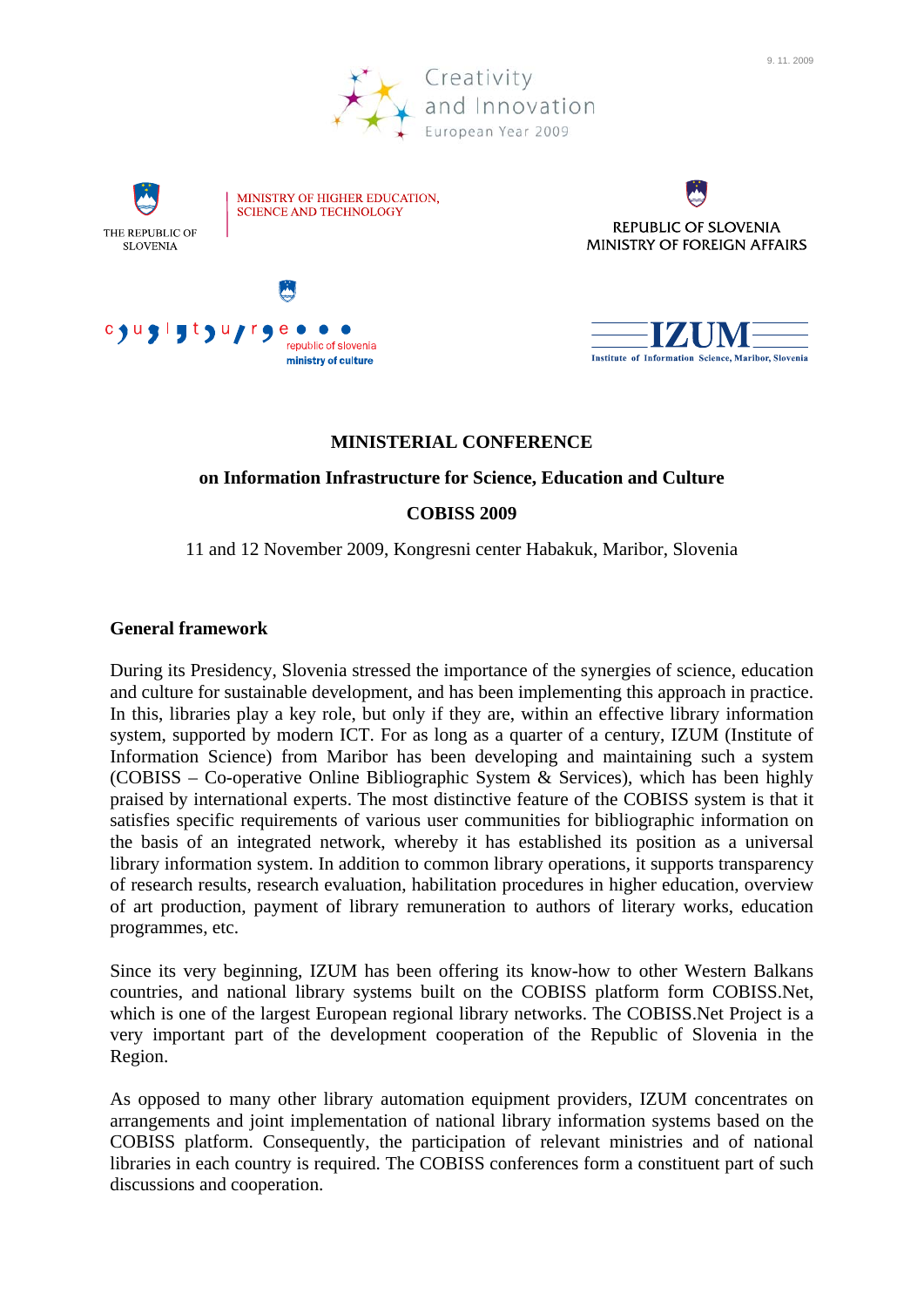#### **Reasons**

Europe has decided on a uniform research and higher education area and on a multicultural concept, which requires smooth information flow. In this respect, library networks are of utmost importance, not only as treasuries of past creativity but also as the basis for the transparency of current research, education and cultural achievements. All parts of Europe must be included in the information exchange and special attention must be given to regions that, for various reasons, face a delay in modernising their library systems. The COBISS.Net system already links a significant part of librarianship in the Western Balkans countries and represents a realistic possibility of its participation in European and global library networks, even more so as it has an adequate support of the governments and of the European Union. One must be aware of the fact that, without the provision of transparency, it is no longer possible to participate in exchange and mobility programmes in the fields of science, education and culture. Because of this, already many years ago, the Republic of Slovenia acknowledged the COBISS.Net Project as a very important regional initiative and has generously co-financed it within the framework of international development cooperation.

#### **Goals**

The main goal of the Conference is to strengthen the awareness about the multifaceted significance of the availability of information on creative potentials in science, education and culture in the country as the basis for setting the direction of social development and for the exchange of experience in setting up library information systems and research information systems and in the operation thereof. The COBISS.Net Project is a project that is under way and the Conference offers the possibility of its assessment. An additional impetus for the development of national information systems for continuous monitoring of research results would be most welcome as, in many countries, the level of development of these systems is in the initial stage and an accelerated pace of their development is a prerequisite for the implementation of objective evaluations in the research and higher education sectors.

#### **Conference content**

The COBISS 2009 Conference will be held in Maribor on 11 and 12 November 2009 and will be, in view of its content, organised in the context of the European Year of Creativity and Innovation. The Conference will have a ministerial character, particularly so when dealing with the availability of information on research potentials and results for the cooperation in the region. This is a vital topic in the time when a way out of the economic recession is sought and when all countries turn to science and knowledge, whereby a comprehensive and regularly updated overview of one's own knowledge potential represents a decisive factor. A panel on this topic is aimed at showing that, based on the integrated COBISS library information systems and SICRIS/E-CRIS research information systems, it is possible to provide effective support and tools for this purpose. In this respect it is clear that an innovative research contribution represents only a part of much broader cultural creativity in a certain environment and that developing open and artistic mindset is important also for science and development breakthrough in general. Libraries collect documents from all areas of creativity and, provided they have adequate ICT support, they can offer a continuous overview of this part of community life. At the Conference, the second panel will focus on these issues, with the expected participation of highly competent panellists. The second day of the Conference will be dedicated entirely to narrower librarianship topics, with the participation of renowned foreign and domestic experts.